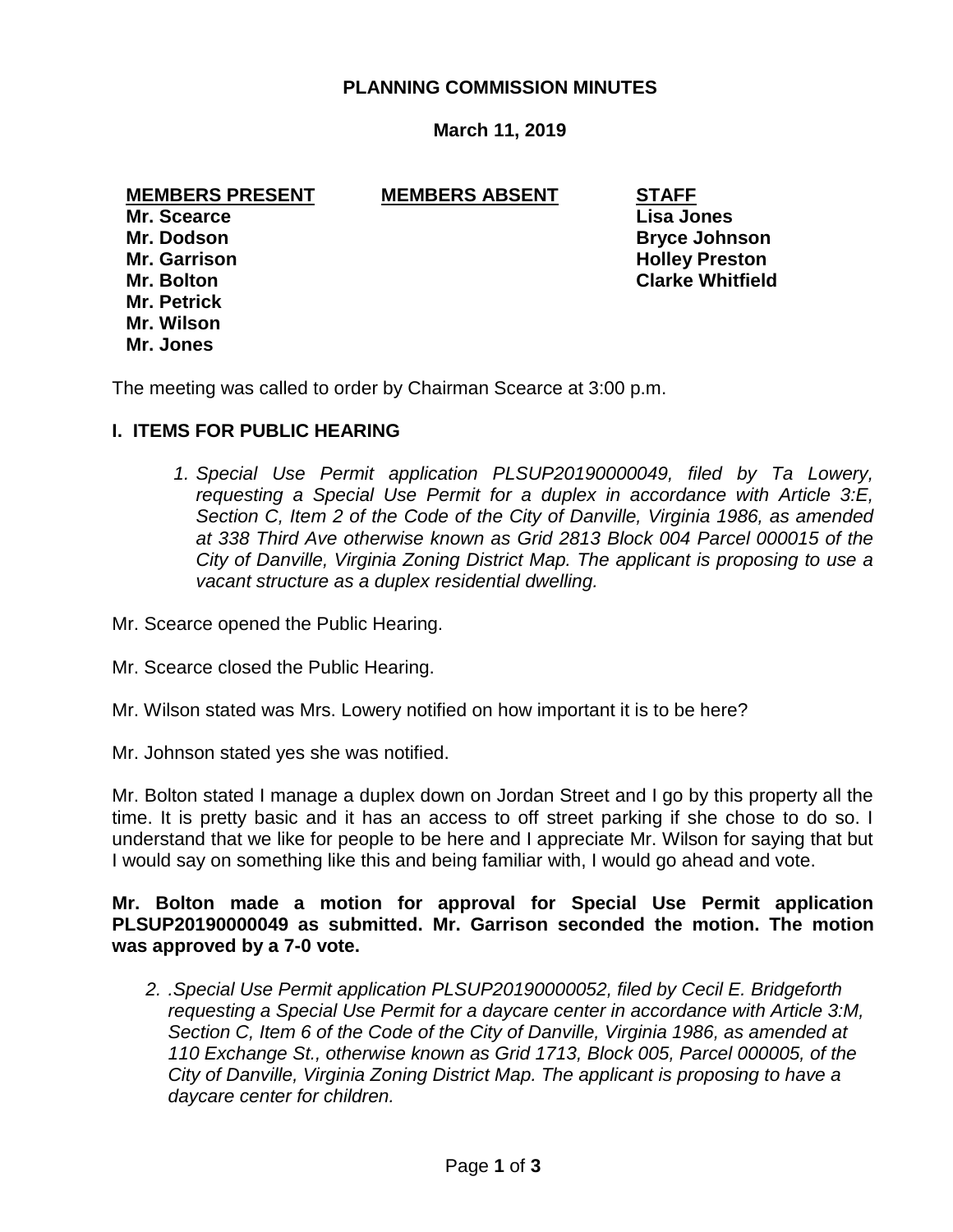Mr. Scearce opened the Public Hearing.

Mr. Cecil E. Bridgeforth, we basically are going to establish a daycare center where we presently are and we have obtained another place within that location and right now we are leasing spaces and will be leasing a bigger place in the next few months. It is basically selfexplanatory; we just want to serve the Community by helping our young generation. I became the owner of the Tina Foundation where we are a mentor company where we mentor young men and women ages five to eighteen. So, with this daycare center that will also help as far as us mentoring kids. We will also have after school programs. It's not a twenty- four hour facility; we are just running a Monday through Friday program from 6:00 am until 6:00 pm. There will be nothing on Saturdays or Sundays.

Mr. Dodson stated how many children do you think that you will have?

Mr. Bridgeforth stated the minimum of what I was told is ten and the max maybe fifteen. If we exceed that then we will definitely be looking for another property but for right now because this is the beginning of a new business and daycare, the space that we are in now is 1851 sq. ft. It's just an open space building where we are able to accommodate ten to fifteen children.

Mr. Scearce closed the Public Hearing.

Mr. Wilson stated just curious does the building have to be redesigned or anything in order to meet certain codes for having children in a daycare?

Mr. Johnson stated I talked with the building inspectors and it meets any requirements for the daycare.

Mr. Bolton stated based on the square footage is there a certain number of maximum children that can be there?

Mr. Johnson stated based on the square footage for right now is up to twenty children. If they were to expand and can work that out with the property owner additional children would be permitted. It would be able to increase a little bit.

**Mr. Wilson made a motion for approval for Special Use Permit application PLSUP20190000052 as submitted subject to conditions recommended by staff. Mr. Garrison seconded the motion. The motion was approved by a 7-0 vote.** 

# **III. ITEM NOT FOR PUBLIC HEARING.**

*Review of a final major consolidation and subdivision plat of two existing parcels to create three (3) new lots on Saunders dr.*

Mr. Fred Shanks stated he is here to answer any questions.

Mr. Scearce stated it is pretty straight forward.

**Mr. Bolton made a motion that we adopt a resolution to grant approval of the Final Major Subdivision Plat for the final major consolidation and subdivision plat of two existing parcels to create three new lots on Saunders Drive subject to the allowance**